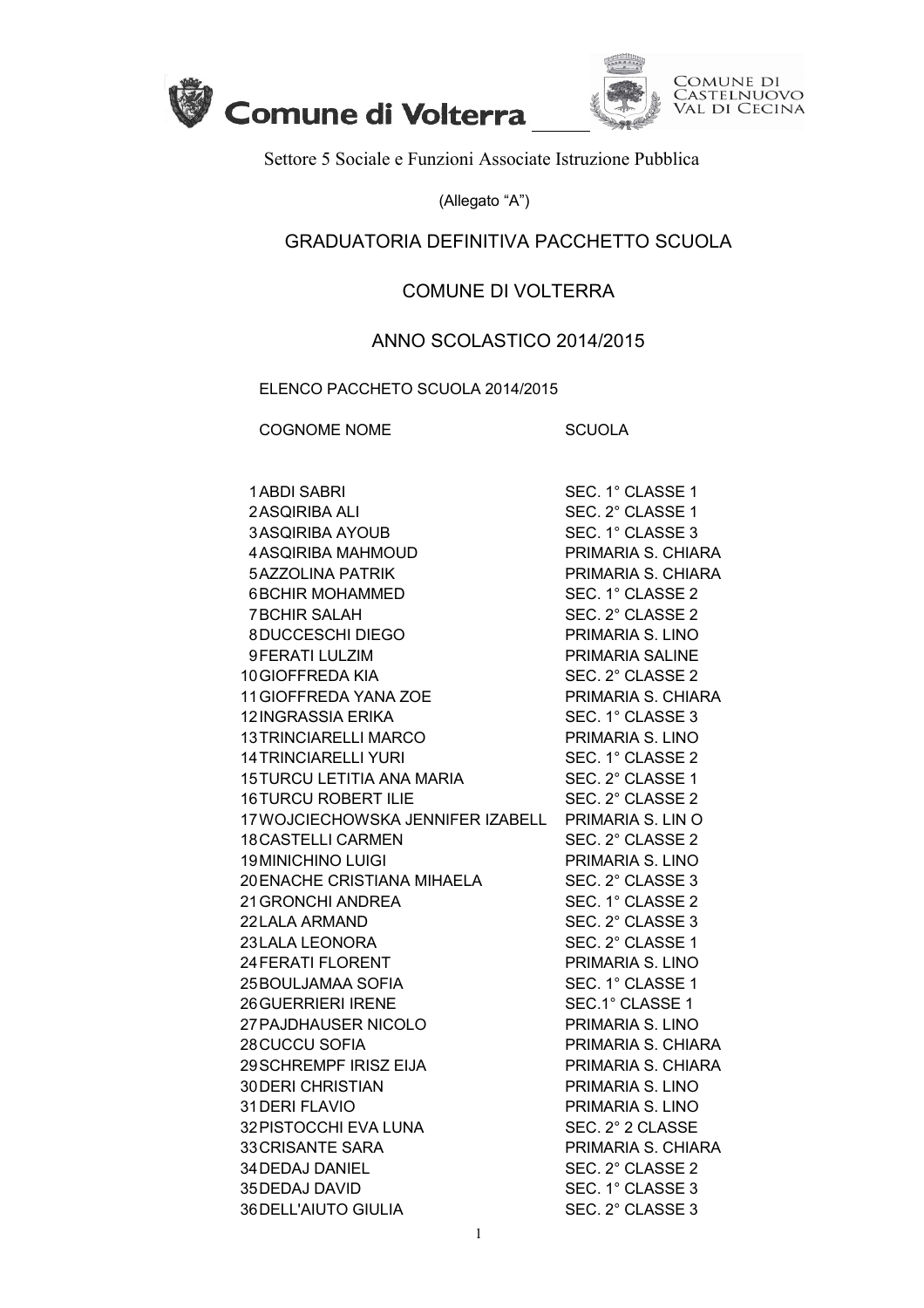37FICO ANTONIA SEC. 2° CLASSE 1 38 FICO TOMMASO SEC. 1° CLASSE 3 39DOMENICI ALESSIO PRIMARIA S. CHIARA 40DOMENICI CRISTINA PRIMARIA S. CHIARA 41TERRACCIANO ANTONIO SEC. 2° CLASSE 1 42 LEONE ANGELA SEC. 2° CLASSE 1 43 LEONE TOMAS SEC. 1° CLASSE 1 44GALGANI GRETA PRIMARIA S. CHIARA 45PAROLISI IVAN MICHY PRIMARIA S. LINO 46BOBUIOC DANIELA SEC. 2° CLASSE 1 47 DELL'AIUTO GABRIEL SEC. 2° CLASEE 5 48 DELL'AIUTO MARGHERITA SEC. 1° CLASSE 3 49SULJEJMANI DRITON SEC. 1° CLASSE 2 50SULJEJMANI FLORIM PRIMARIA SALINE 51 SULEJMANI GZIME SEC. 2° CLASSE 1 52 SULEJMANI IZIME SEC. 1° CLASSE 1 53 FIDANZI NICHOLAS SEC. 2° CLASSE 3 54CARDELLINI ALESSIO PRIMARIA S. CHIARA 55CARDELLINI FEDERICO PRIMARIA S. CHIARA 56CARDELLINI MASSIMO PRIMARIA S. CHIARA 57PALADI MARIN SEC. 2° CLASSE 2 58 CALDERINI MATTEO
SEC. 2° CLASSE 1 59GHAYOUR AYA PRIMARIA S. LINO 60 GHAYOUR RIM SEC. 1° CLASSE 3 61PACIARONI ALESANDRO PRIMARIA S. CHIARA 62 PACIARONI GIORGIA SEC. 1° CLASSE 2 63PACIARONI MONICA PRIMARIA S. LINO 64REDZEPLAR EROL SEC. 1° CLASSE 1 65REDZEPLAR ILMA PRIMARIA VILLAMAGNA 66PIACENTINI TIZIANO SEC. 1° CLASSE 3 67BIBBIANI AMBRA PRIMARIA VILLAMAGNA 68BIBBIANI CHRISTIAN PRIMARIA VILLAMAGNA 69BENASSAI SARAH PRIMARIA S. LINO 70 HYZMO ALEKS SEC. 1° CLASSE 2 71HYZMO FABIONA PRIMARIA S. LINO 72TICCIATI ANDRE' SEC. 1° CLASSE 3 73BUSELLI ALESSANDRO PRIMARIA SALINE 74DI FABIO DANIELE PRIMARIA S. CHIARA 75DI FABIO DIEGO PRIMARIA S. CHIARA 76PROFILI MATTIA AMADEUS SEC. 1° CLASSE 2 77 PROFILI GIULY HEDERA SEC. 2° CLASSE 4 78 BULLERI MARCO SEC. 2° CLASSE 2 79 DONDOLI MATTEO SEC. 2° CLASSE 4 80 KOSTASH KATALINA SEC. 2° CLASSE 1 81 MACH SIMONETTA SEC. 2° CLASSE 2 82 BERNARDINI CHIARA PRIMARIA S. CHIARA 83 GRILLI MIRKO SEC. 2° CLASSE 1 84GRASSI ANTONIO PRIMARIA S. CHIARA 85MARCHI MARTA PRIMARIA S. CHIARA 86ARAGON HERNANDEZ LAURA SEC. 1° CLASSE 3 87 ZIZI MARCO SEC. 2° CLASSE 2 88TRAPANI ALESSANDRO SEC. 1° CLASSE 1 89TRAPANI MARTINA PRIMARIA S. LINO 90FRANCHI TOMMASO PRIMARIA S. CHIARA 91 FAYE ALESSANDRO PRIMARIA S. LINO 92 BANI AURORA PRIMARIA S. LINO 93 CAMPATELLI ANDREA SEC. 2° CLASSE 2 94 CAMPATELLI AURORA PRIMARIA S. LINO